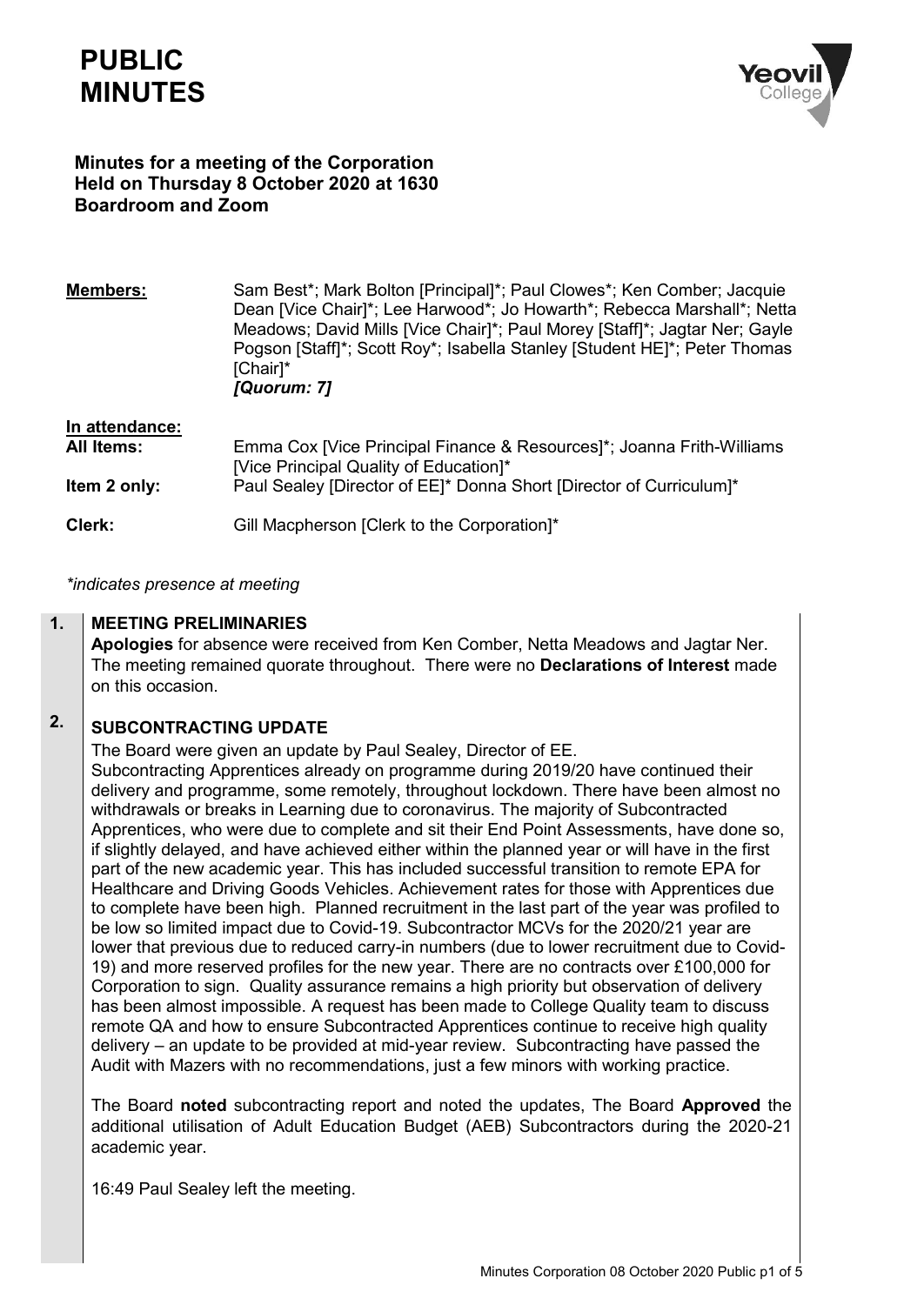#### **3. MINUTES OF THE LAST MEETING**

The Board **APPROVED** the following minutes as true and accurate records of the meeting held on:

• 09 July 2020 (Public)

It was proposed by the Chair to approve the Public set of minutes as there had been no confidential matters. All agreed.

- 17 September 2020 SPECIAL (Public)
- 17 September 2020 SPECIAL (Confidential)

The Minutes were signed by the Chair. The Public Minutes would be uploaded to the College website.

#### **4. MATTERS ARISING**

The Action and Query sheet was reviewed, updated and noted.

#### **5. SAFEGUARDING**

The **Board** noted the intent, implementation and impact of the Covid restrictions measures taken by the college. The **Board** congratulated the Team on an excellent report and for their hard work.

#### **6. CHAIR'S REPORT**

Members **noted** the Chair's report which today included updates on: Ken Comber resignation due to charity commitments, his last Corporation meeting will be in December.

#### **7. PRINCIPAL'S REPORT**

Members **noted** the Principals report and particular emphasis was shown on the following;

- Student Recruitment
- Kingston Roof repairs
- Management Capacity and Development.
- Radish (Catering Contract)
- Virtual Open Event

The **Board** then **noted** the updated Operating Statement for 2020/21.

#### **8. SEARCH AND GOVERNANCE**

The Chair of the Search and Governance Committee shared the headlines from the Committee's earlier meeting:

- The Committee is actively seeking a FE Student
- The Committee noted the current vacancies and are pursuing a further 2 new governors.
- Board and Committee Memberships
- Terms of Office and recommended reappointments
- 2020/2021 Attendance

A proposal of Jo Howard to be the HE Lead Governor was **APPROVED** by the **Board**.

A proposal of Paul Clowes to be Chair of the Audit Committee meeting was **APPROVED** by the **Board**.

The **Board APPROVED** the extension of Term of Office for;

- Gayle Pogson until the end of the academic year 20/2021
- Jacquie Dean until the end of the academic year 20/2021
- Scott Roy until the end of March 2021
- Peter Thomas to remain Chair for a further 2 years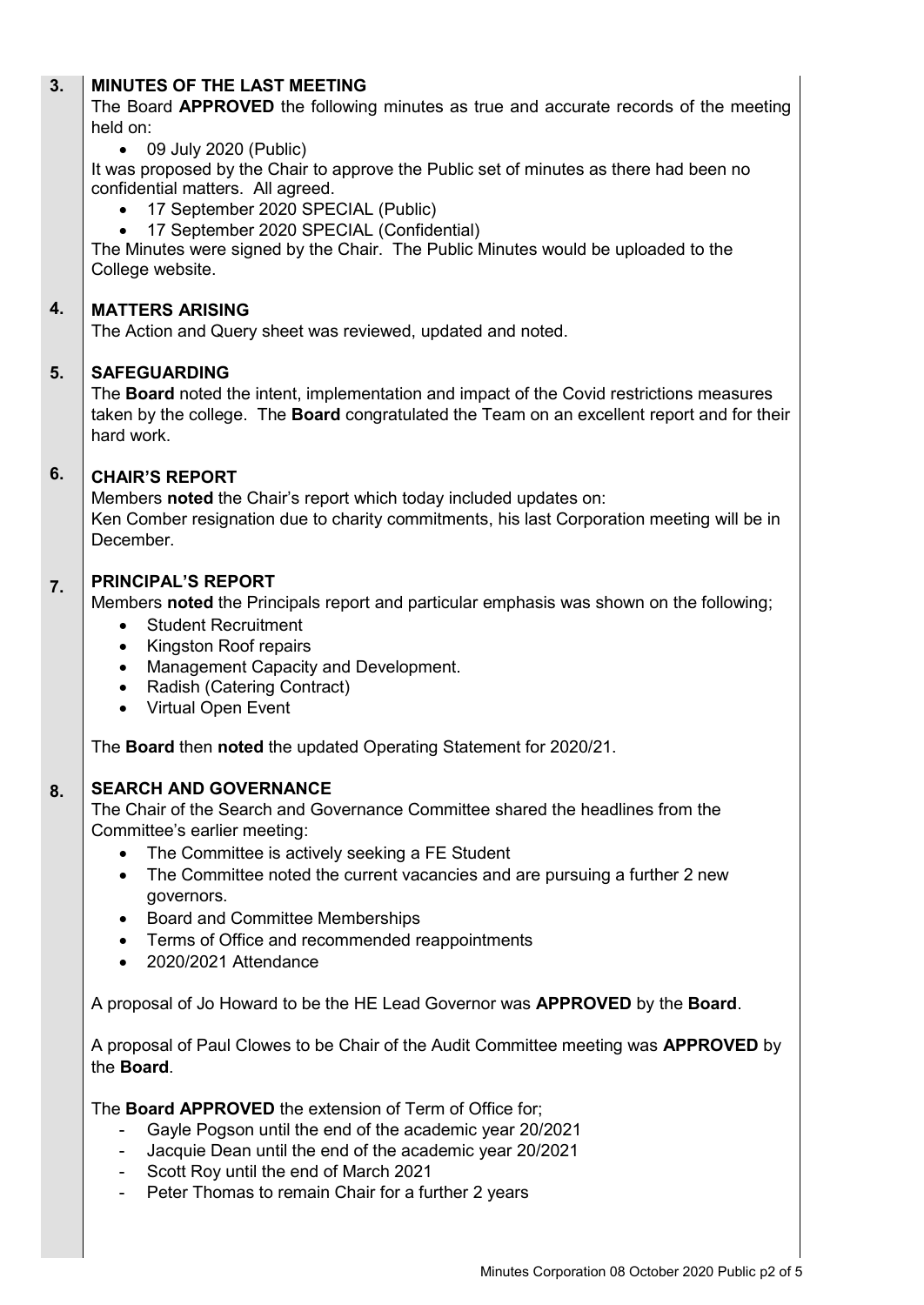The Chair and Principal will discuss the committee structure and bring proposals to the next meeting. A Committee member skills audit will be completed.

#### **9. TEACHING AND LEARNING**

The Board **noted** a Teaching and Learning update from the Chair of the Curriculum, Quality & Assurance Committee and VP Q&E. Particular points noted included:

- Good news on enrolments, they are very positive.
- Outcomes were generally in line with expectations.
- VP Q&E informed the committee that a 'Covid' drop down had been added to the 'My Concern' so the College can identify if somebody is absent due to Covid. 21 students are self-isolating, 8 have Covid symptoms and 1 student has had a positive test.
- Review of student learning experience during lockdown and the lessons learnt.

#### **10. FINANCIAL UPDATE**

The Board **noted** the business from the F&R Committee Meeting on 1st October 2020, including latest actuals v budget learner numbers, in addition a verbal update from the Vice Principal Finance and Resources. Further details on this item are recorded separately in a confidential set of minutes.

### **Treasury Management Report**

The Board **noted** the Treasury Management Report which detailed treasury activities undertaken during 2019/2020 as prescribed in the Financial Regulations.

### **Bank Covenants**

A verbal **update** was given by the VP F&R on the Bank Loan Covenant. It will be necessary to hold a special meeting by the Corporation as the contract needs to be signed by the  $30<sup>th</sup>$ November.

The Board **noted** The Regularity self-assessment questionnaire (2019-2020) and it was **signed** by the Chair.

The Chair of the F&R Committee noted that the quality of the accounts continued to be outstanding.

#### **11. PROJECT WORKING GROUP**

The **Board** discussed the appointment of professional consultants, in relation to the replacement of the Kingston Building. It was noted; the bid for the T Levels needs to be ready for delivery in September next year. The tender process will start early in November. It will only be open to Grade 1 and 2 colleges, not grade 3 or 4.

#### **12. MS LICENSE**

The **Board** evaluated and **APPROVED** the MS License agreement, a 3-year contract, a £22k saving. This was scrutinised by members of the PWG prior to the meeting. Further details on this item are recorded separately in a confidential set of minutes.

#### **13. LEGAL, POLICY and REGULATORY MATTERS**

The Board **approved** the Code of Professional Standards.

The Board **noted** an update on Safeguarding and Equality & Diversity. Sam Best and Jo Frith-Williams are meeting shortly to go through terms of reference for the steering and quality and diversity group. It was noted safeguarding staff do have supervision, it was introduced last year. Concern was shown on the coming recession and how it will impact the students and their families. Free school meals are still being provided in monetary form. There is no feasible alternative and the College would like to be in a position to give the money directly to the students. Currently no reports have been received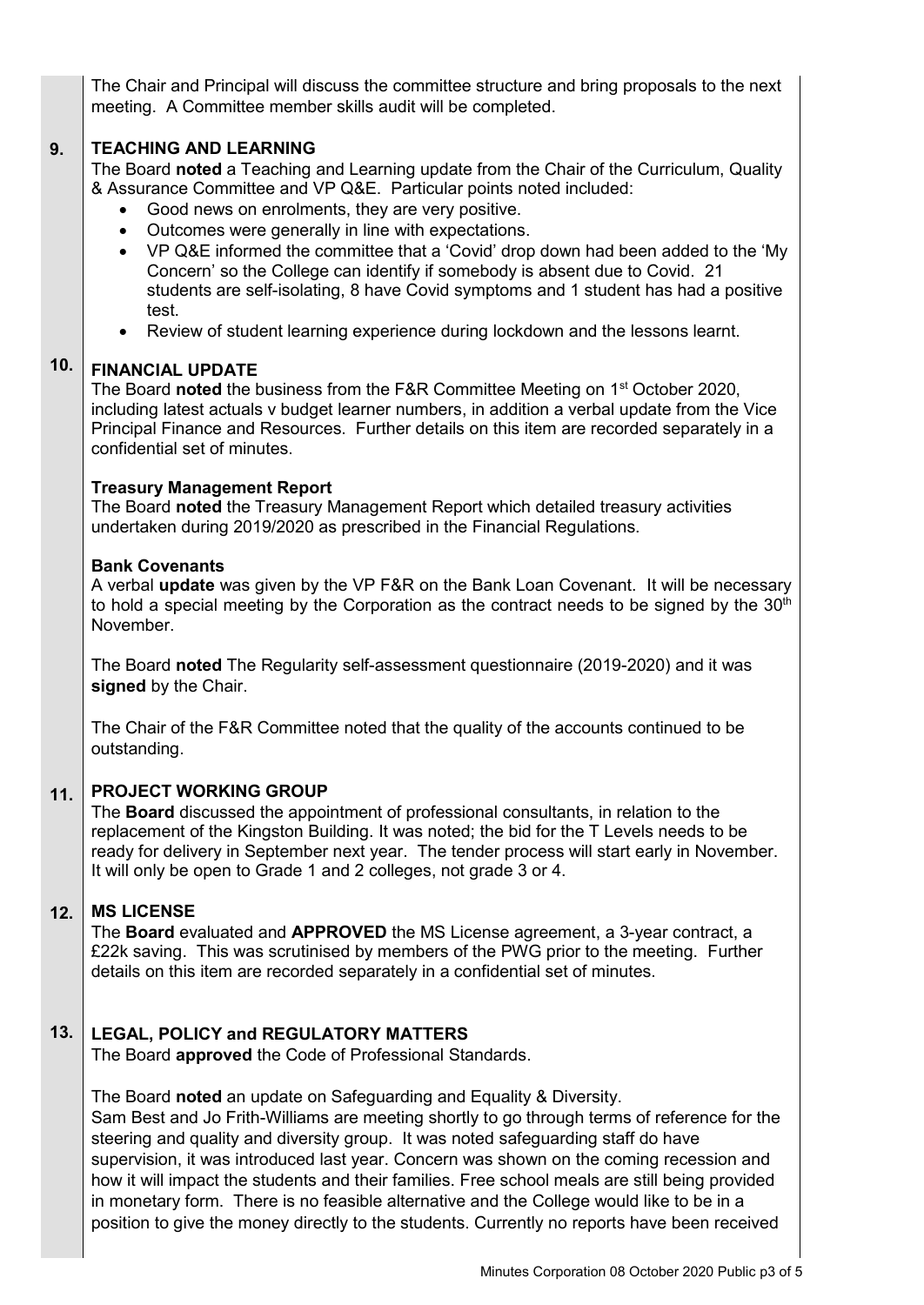with regards to students not having lunch. This will be monitored closely. School meals may be extended over the holiday periods.

The Board **noted** the HE updates. It was agreed for the new HE Lead Governor to have a meeting with Sian Deasy, Head of HE.

The Board **noted** that there were no incidents of whistleblowing, H&S or fraud since the last meeting.

#### **14. RISK MANAGEMENT AND INTERNAL CONTROLS**

### **External Audit Engagement Letter**

Following the recommendation of the Audit Committee, the Board **APPROVED** the Engagement Letter issued by Mazars LLP. The Chair of the Corporation would sign the Specific Service Agreement indicating the Board's acceptance of Mazars LLP Engagement Pack and Terms & Conditions of Business for the audit of the College's annual financial statements for the year ended 31 July 2020 and a limited assurance engagement on regularity.

## **Regularity Audit Questionnaire**

Following the recommendation of the Audit Committee, the Board **APPROVED** the completed Regularity Self-Assessment Questionnaire (RSAQ) and noted that the related evidence would be made available to the auditors. The RSAQ would be signed by the Principal and Chair.

### **Internal Audit Plan 2020/21**

Following the recommendation of the Audit committee, The Board **APPROVED** the Internal Audit Plan with the data amendments to be confirmed by the VP F&R.

### **Audit Committee Minutes 23 September 2020**

The Board **noted** the draft minutes of the Committee's last meeting. Note was given to the detailed Covid action plan being used by the College and that the business plan is continually being reviewed.

There were no risk or internal control matters to note.

#### **15. LEP DIGITAL ACCELERATOR**

The **Board** noted the following points;

- The outputs in the contract are the consolidated outputs of all the colleges, not just those of Yeovil College. The mandatory outputs sit with Devon County Council (DCC), so they will be able to spread out the outputs across all partners. There are two colleges that have sites that have extremely low download speeds and so DCC will use their increases to show they have met the increase in download speed across partners. It is not a requirement for Yeovil College to meet the download speed for this bid, however, the installation of a second internet line will increase the speed from 1Gb to 2Gb.
- The outputs expected of Yeovil College are to offer 50 additional training places (no specific level/age/income stream) between 2019-20 and 2021-22 (will be achieved from 16-18 increased numbers alone) , 2 jobs will be created (Learning & Business systems developer and additional 3<sup>rd</sup> line support in IT Services.

The Board **APPROVED** the contract and an electronic signature of the Chair will be applied.

18:50 Jacquie Dean left the meeting.

#### **16. IoT Build Contract**

At present, DR Jones are appointed under a Letter of Intent, which was adopted for expediency whilst waiting for the formal contracts to be prepared. Kemp from Kendall